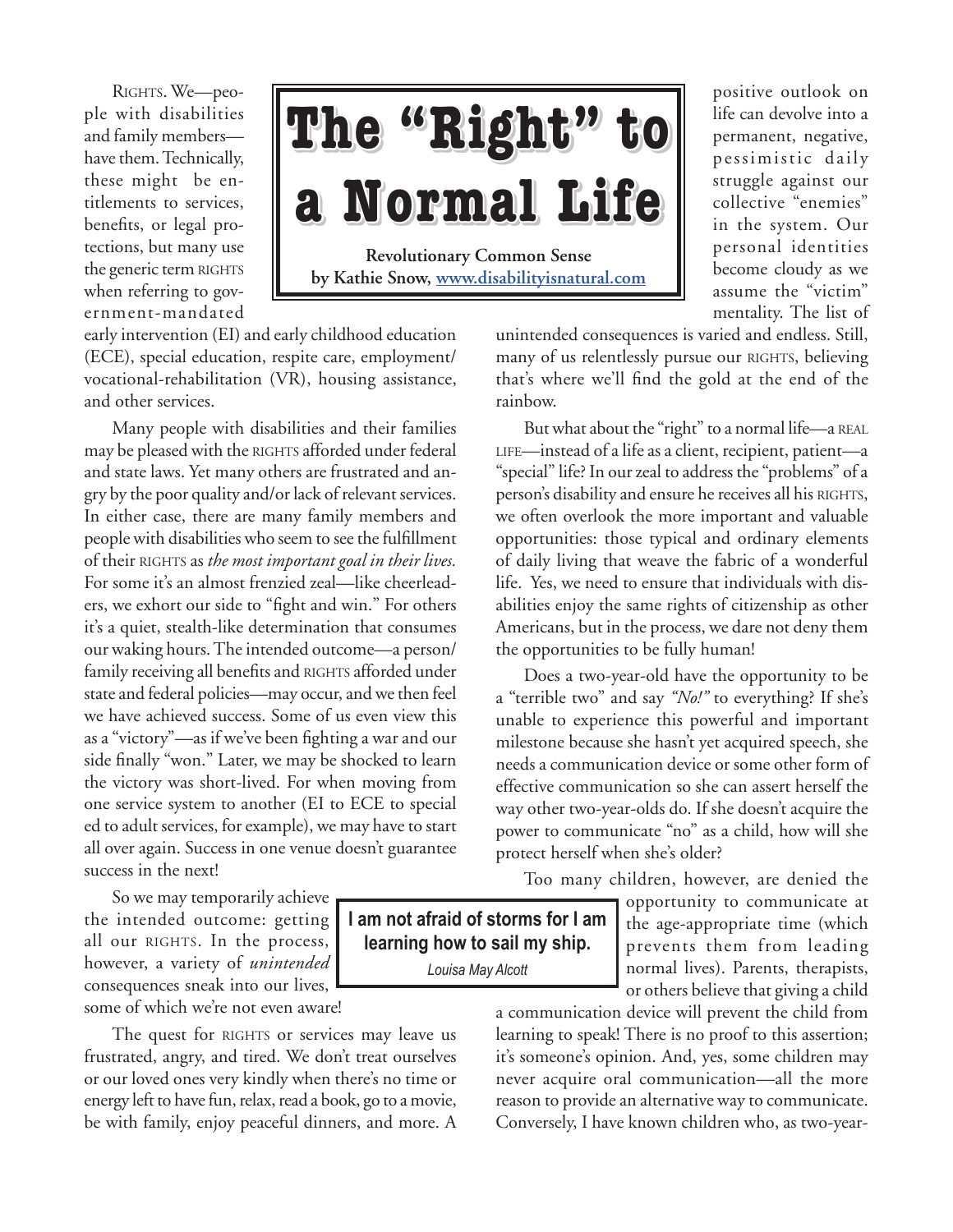## *2 - The "Right" to a Normal Life*

olds, used communication devices, signing, and other methods, and as they acquired oral communication, stopped signing or discarded their devices. Alternative forms of communication did not get in the way of their learning to speak.

Does a toddler have the opportunity to "run away" from Mom and Dad? To come and go as he pleases—to explore and master his environment? If he can't because he's unable to walk, he needs a power wheelchair or other form of *independent* mobility so he can learn and grow from the rich environ-

ments of his bedroom, his home, his yard, and his community. Independent mobility provides more than movement from point A to point B: it promotes self-determination and self-esteem, and enables a child to play with others, be a big brother, help around the house, take control of his own life, and so much more! But many children are denied independent mobility, for the same reasons others are denied communication devices. When this occurs, they are also being denied the right to experience typical development and typical lives.

Is a child with a disability given an allowance? Expected to help around the house? Taught how to use the phone? Have a pet he's responsible for? Wake up to an alarm clock? Make her bed? Help with cooking or cleaning up after a meal? Have birthday parties with friends (not just family)? Select presents for others? Is the child expected to participate in and experience the traditional, ordinary, typical activities of her brothers, sisters, and similar-aged children? Is she expected to achieve an academic education which will enable her to attend college, vocational school, and/or be employed in a real job? Do we expect the child to leave home one day, live on her own, get married, and lead a REAL LIFE as an adult? When we don't encourage and provide typical experiences (and have high expectations) we're robbing a child of the "right"—the opportunity—to lead a normal life.

Parents may think it's the child's disability diagnosis that precludes their child from participating in the ordinary routines of childhood. But in my experience, it's not the disability itself, but the *lack of tools*—a communication method, independent

**Life is a process of becoming, a combination of states we have to go through. Where people fail is that they wish to elect a state and remain in it. This is a kind of death.** *Anais Nin*

mobility equipment, other assistive technology devices, environmental accommodations, behavior supports, or anything else—that prevents a child from enjoying typical experiences. Simultaneously, we may not recognize the *value* of these ordinary experiences

> because we're too focused on rights, services, therapies, or entitlements.

> I'll never forget the morning I repeatedly yelled at then ten-yearold Emily to get her room cleaned up once and for all. Eight-year-old Benjamin wheeled over to me, and in a nervous, but hopeful voice, asked, "Mom, do you want *me* to clean up *my* room, too?" With this whack on

the side of the head, I realized I had not been giving Benj enough opportunities to be responsible, and I had not been treating him like his sister was treated! "Yes!" I replied sternly. "Get in there right now and don't come out until your room is clean!"

 With a big grin on his face, he wheeled to his room and put some of his toys in the bins on his dresser. Then, near tears, he wailed, "Mom, I don't know where some of this stuff goes!" How could he? *His dad or I had been doing this for him.* What a lesson from a child! Things changed after that. Later, Benjamin often whined about having to clean up after himself. What kid doesn't? This, too, is a typical, ordinary, valuable childhood experience!

What about today's adults? As children, many were not *allowed* to experience typical opportunities, so they didn't learn "the basics." As adults, many are still not being allowed to participate in ordinary experiences or assume typical adult responsibilities.

It seems that many adults with developmental disability labels are "placed" in group homes and other "special" living arrangements because, as children they were not expected to succeed, not allowed to participate or learn from typical activities, nor be responsible for themselves to the greatest degree possible. Thus, as young adults, they're believed to be incompetent, so others continue to "take care" of them. On the other hand, children with disabilities who were raised in an environment where they were expected to lead normal lives (with accommodations, supports, etc.), become adults with disabilities who lead normal lives (with accommodations, supports, etc.).